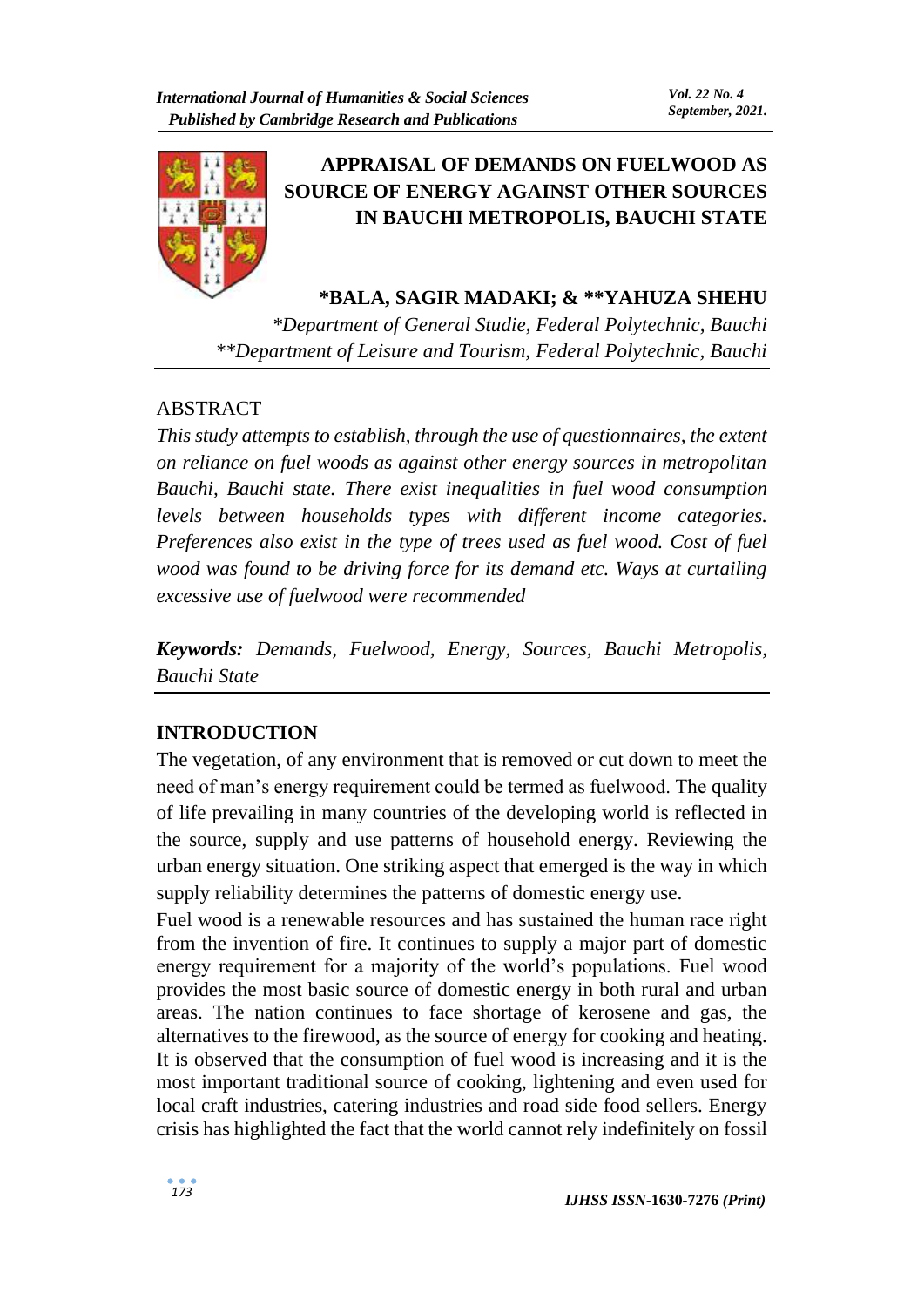fuel, we may have to fall back on renewable resources as a prime source of energy (SMIL AND KNOWLAND 1980).

This situation, therefore needs critical review for the simple fact that world attention is focused mainly on oil which represents over 70% of the total energy supply.

Urban energy consumption patterns have a tremendous impact upon the rural areas, both directly and indirectly. As urban population increase, more land has to be cleared to feed the growing band of urban non-subsistance producers. The demand of firewood and charcoal increases. In essence, the site of fuelwood consumption grows at the expense of areas of fuelwood production.

Although usually more efficient in terms of calorific yield, the prices of these fuels and other related equipment restrict their availability of higher income household. In addition, it is likely that this fuel will be primarily directed into higher priority uses for development. Though some people might argue, and correctly too, that the fuelwood produce relatively lower calories of energy per unit weight compare to other fossil fuel.

But there has often been a general assumption of modernization involving industries, housing, transport, and modern power source chiefly oil and electricity this also lead to a general belief that the increase availability of substitutes sources of fuel is bound to affect the demand for fuelwood and in the long run, even the village will come to depend less on wood for fuel" (Adeyanju 1993). This means that as more electricity supply, kerosene and other modern forms of energy are introduced to the people they may not bother to use the local energy source. This statement when critically reviewed however may not work especially in Nigerian context. According to a survey conducted in kano metropolitant area and some near-by village by (Micheal Mortimore 1984), it was found that wood's replacement as an energy source by other fuel is most evident in the 'modern' suburbs of the metropolitan located outside the Birni (city).

## **AIM AND OBJECTIVES**

The main aim of this study is to study the mode and level of fuelwood utilization as an alternative to other sources of energy in the study area. The objectives are

- i. To establish the extent on reliance on fuelwood as against other energy source.
- ii. To establish common tree species used for fuelwood and their demand in the metropolitan Bauchi.
- iii. To determine if there is the will on the part of the people to switch away from fuelwood.
- iv. To make recommendation based on findings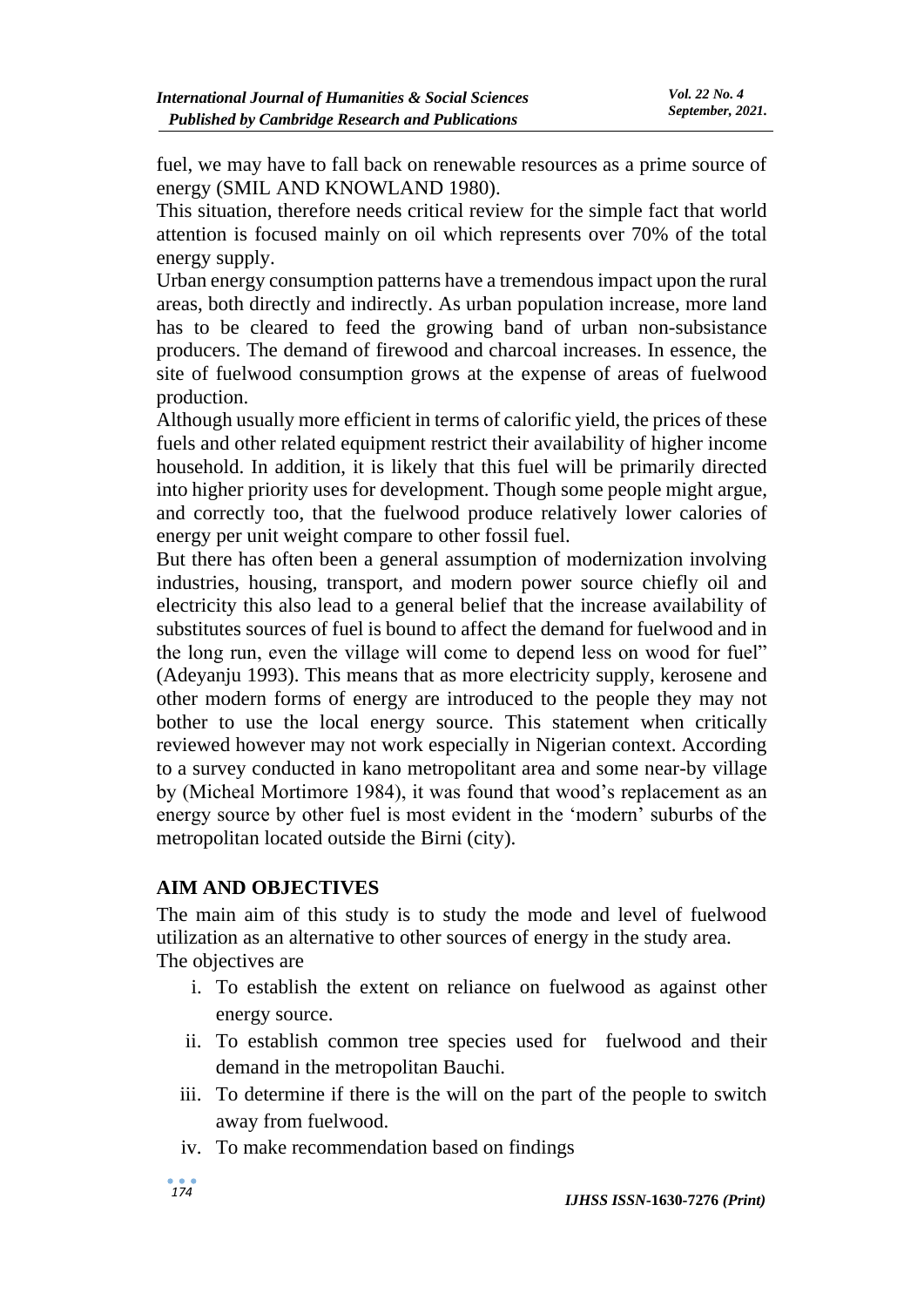## **Methodology**

The main source of data for this study is by questionnaire survey. Informations were obtained from household consumers and sellers of fuelwood in the study area. This study shall employ the use of both primary and secondary sources of data. The primary sources of data, shall on the basis of this study, involve administration of structured questionnaire. 100 questionnaires were administered to different households.

## **Sampling techniques**

In the questionnaire administered a simple random sampling technique was applied. Thus for the sake of convenience, the study area were divided into quarters within the Bauchi metropolis. Questionnaire were administered taken into account the population size of each area concerned. Information on the sources of supply of fuelwood to metropolitan Bauchi were obtained from the dealers at main fuelwood depots and also from some of the many sub-urban dealers stationed at site within Bauchi metropolis.

## **Literature review and conceptual issues**

Studies have been carried out on energy especially in the developing world, thus "recent estimate suggests that nine out of ten of the world population depend on wood for cooking and heating and 75% of the households in the third world countries use fuelwood as their primary source of energy. Indeed, world consumption of fuelwood is greater than that of energy from hydroelectric power and geothermal source.

Fuelwood is the cheapest fuel for domestic cooking and heating likewise people will continue to use fuel in both urban and rural areas, because its supply is more reliable than any other sources of energy. One of the most important aspect of fuelwood is its unique contrast with all other energy source. It does not need sophisticiated infrastructure for consumption, production and transportation at the places where they are available, in the sense that unskilled labour can always exploit and (utilize fuelwood without much difficulty.

As the other alternative source of energy become more scarce and expensive. The importance of wood is increasing dramatically. This has catapulted treegrowing into the arena of world energy production. Firewood is the first fuel used by man since 1850 A.D. firewood was the main source of energy in the world (Mcphee, 1974). Althrough, there has been a tremendous change from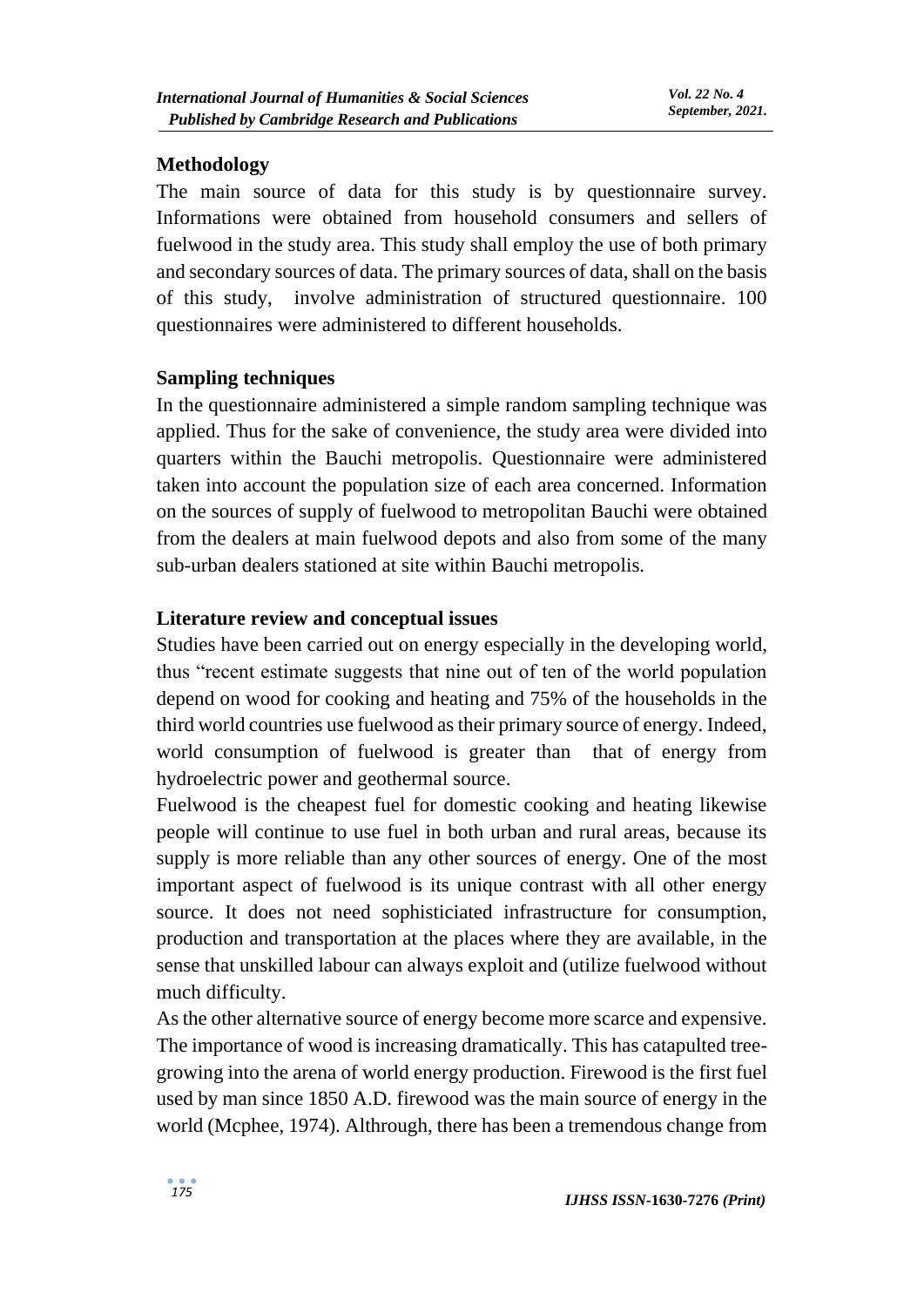fuelwood to fossil fuel in highly industrialized countries fuelwood is still the dominant source of energy throughout the developing countries. Fortunately, trees, when properly managed are a renewable resource. The immediate logical response to the firewood shortage on what will have many incidental ecological benefit, is to plant more trees in plantation, on farms, along roads, in shelter belts and on unused land throughout the rural area of poor countries.

The process of urbanization in the developing countries involved using large number of people, many of whom retain rural habits in relation to energy use. This leads to the rural urban energy crisis where large quantities of firewood are supplied from rural to urban areas. The energy alternatives for many of the urban population are restricted due to cost and inadequate infrastructure, wood fuel is the main source of energy in the urban areas of Kano (Falola et-al 1988).

Openshwa (1975) also pointed out that 80% of household in developing, countries used fuelwood as their primary source of energy. There are growing fears in many quarters, that our country Nigeria is facing, an energy problem, particularly with the scarcity of fuel.

| Table 1. Demand on fuerwood against other energy source |      |              |     |      |
|---------------------------------------------------------|------|--------------|-----|------|
| Dependance                                              | $\%$ | Dependance   |     |      |
|                                                         |      | than<br>more | one |      |
|                                                         |      | source       |     |      |
| 71                                                      |      |              |     | 6%   |
| 15                                                      | 16   | 29           |     | 42%  |
|                                                         | 2.5  | 31           |     | 47%  |
|                                                         | 1.2  |              |     | 1%   |
|                                                         |      |              |     | on % |

## **DISCUSSION**

Table 1: Demand on fuelwood against other energy source

Source: Fieldwork 2019

Most of the respondents depended on fuelwood for their domestic use, that is 77%, and the second fuel used is kerosene which constituted about 16% and a few of them use gas and electricity for their energy needs.

| Table 2: Fuelwood useage in traditional and modern households |  |  |  |
|---------------------------------------------------------------|--|--|--|
|                                                               |  |  |  |
|                                                               |  |  |  |
|                                                               |  |  |  |

| Types of House     | Number    |       |             | of % of household using |  |
|--------------------|-----------|-------|-------------|-------------------------|--|
|                    | Household |       | fuelwood    |                         |  |
| <b>Traditional</b> | 38        |       | $42.62(\%)$ |                         |  |
| <b>Modern</b>      | 51        | 57(%) |             |                         |  |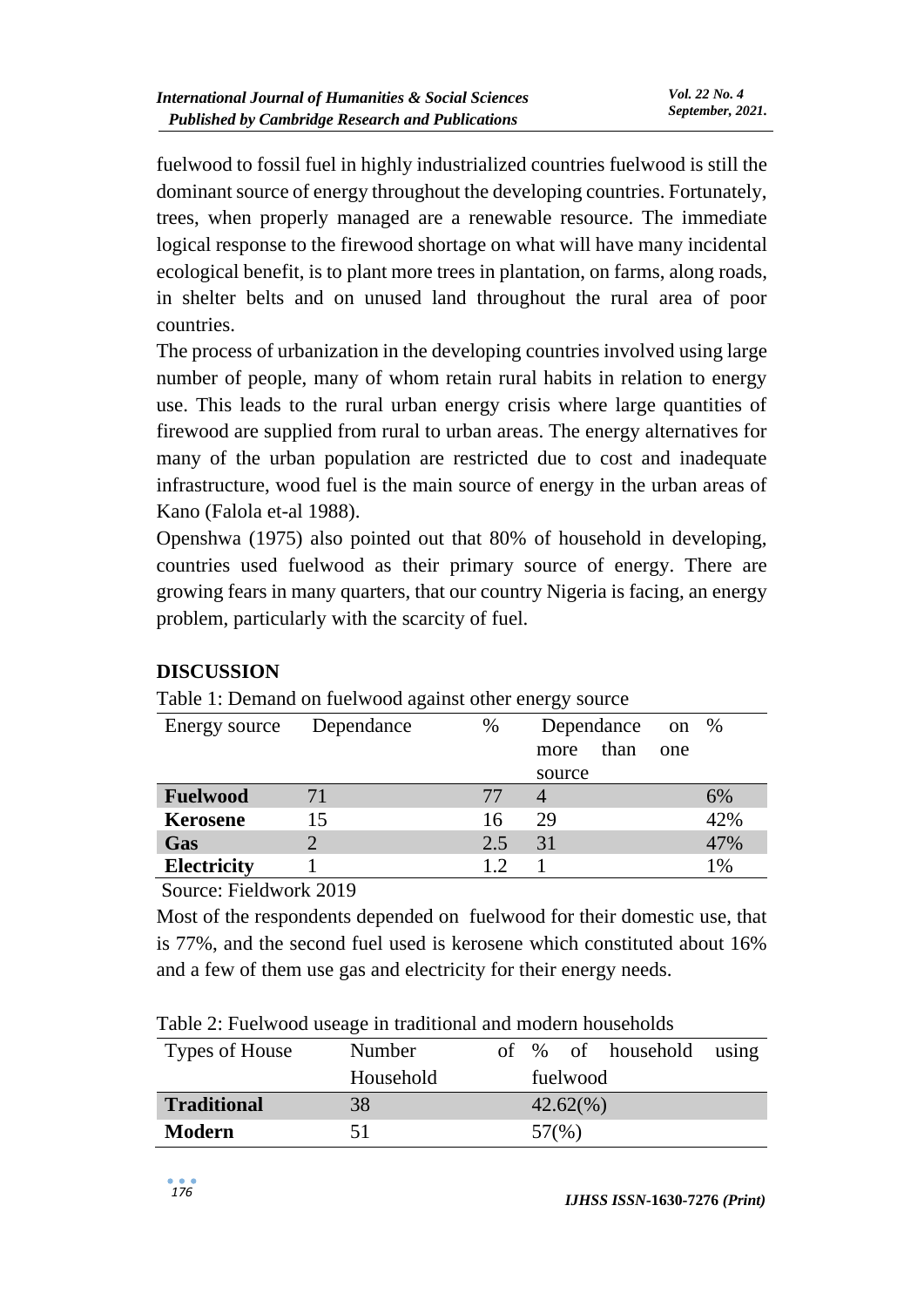| <b>Total</b>           | 00% |  |
|------------------------|-----|--|
| Source: Fieldwork 2019 |     |  |

The table shows that overwhelming majority of modern households in the study area has higher number of households dependant on fuelwood than the traditional households. This constituted for about (57%) while the traditional households has about (43%). This has shown that modern households consumed more fuelwood than traditional household.

| Reasons for preference        | Number     | of Percentage |
|-------------------------------|------------|---------------|
|                               | households |               |
| <b>Cheaper and economical</b> | 39         | 43.8          |
| <b>Cultural reason</b>        | 20         | 22.5          |
| Don't use for other reason    | 19         | 12.3          |
| <b>Others</b>                 | 11         | 12.4          |
| <b>Total</b>                  | 89         | 100%          |

Table 3; Preferences in fuelwood usage in the study area

Source: Fieldwork 2019

Most of the inhabitant of the study area use fuelwood for their domestic cooking. They use this fuel energy for economic reasons, availability of the fuelwood at anytime of the day without shortage compared to other fuels like gas, kerosene and electricity whose supply are on the decline considerably and may be interrupted as seen in the above table.

Another reason was due to large extended families and cultural ties. Majority of the respondents in the study area rely on fuelwood, but in some occasions used both fuelwood and other energy source especially kerosene.

Table 4: Reasons for fuelwood usage against other sources of energy in relation to prices.

| <b>REASON</b>          | Number of Household | Percentage |
|------------------------|---------------------|------------|
| <b>Cheaper</b>         | 36                  | 45.5       |
| Doesn't<br>require 1   |                     | 1.26       |
| storage                |                     |            |
| <b>More convenient</b> | 38                  | 48.10      |
| <b>Others</b>          | 4                   | 5.86       |
| <b>Total</b>           | 79                  | 100%       |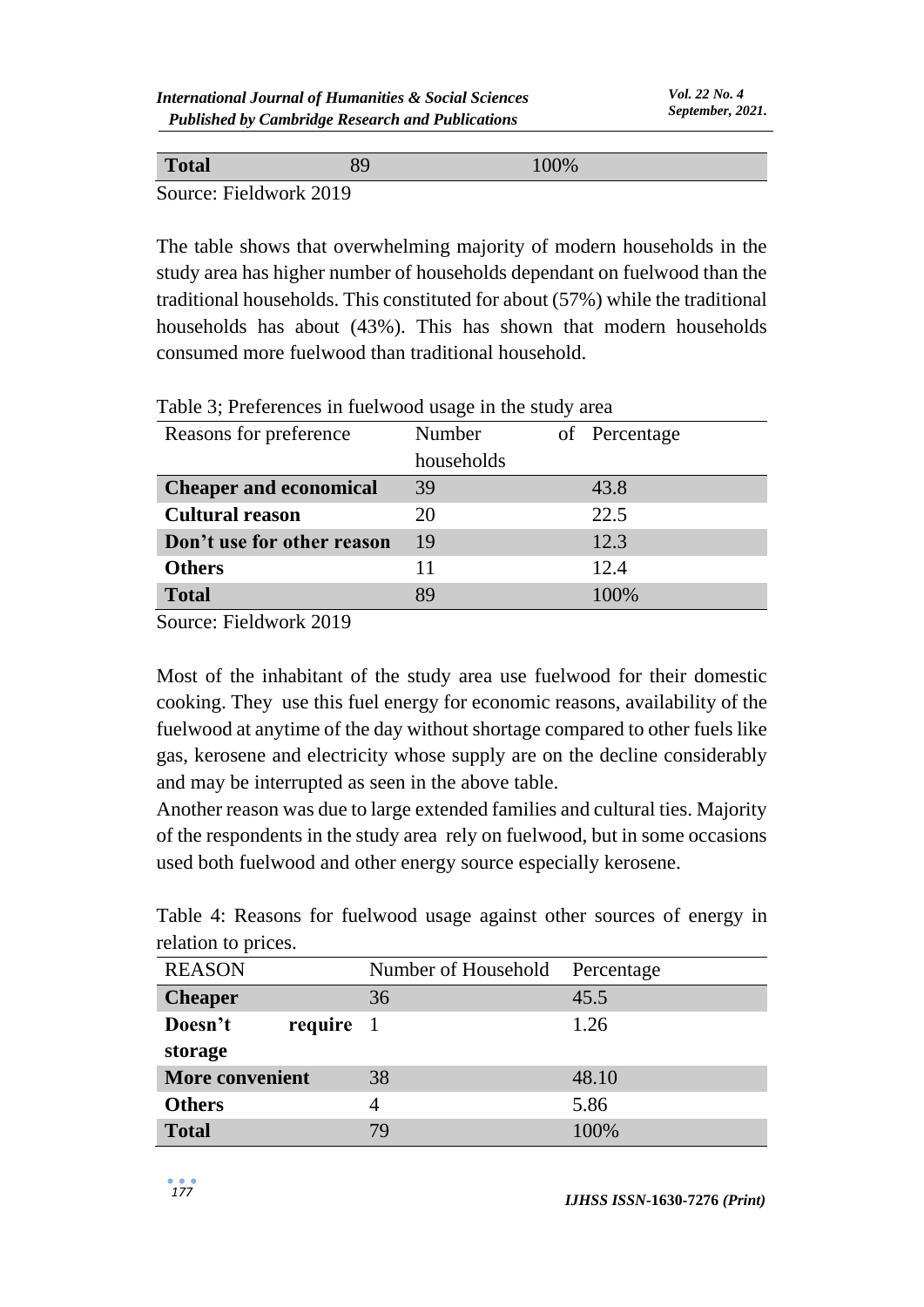### Source: Fieldwork 2019

This table shows that out of 79 respondents 45% use fuelwood as against other energy source because of its relative convenience, 45% used fuelwood because is cheaper than any other source when looking at the present condition. Less than (2%) of the respondents use fuelwood without considerations on expenditure on storage.

| Species                      | Quick | Slow | Much   | Much     | Little |
|------------------------------|-------|------|--------|----------|--------|
|                              | Burn  | Burn | heat % | Charcoal | Smoke  |
|                              | $\%$  | $\%$ |        | $\%$     | $\%$   |
| Anoigeissus leiocarpus       | 6.0   | 27.4 | 17.2   | 16.4     | 30.2   |
| <b>Butyrospernum</b>         | 5.8   | 30.2 | 27.4   | 16.5     | 20.5   |
| paradoxum                    |       |      |        |          |        |
| <b>Tamarindus Indica</b>     | 32.1  | 16.4 | 20.5   | 27.6     | 5.7    |
| Parkia biglo bosa            | 26.0  | 26.0 | 48     | $0\%$    | 0%     |
| <b>Prosopis mespilitorms</b> | 13    |      | 27     |          |        |
| <b>Prosopis Africana</b>     |       |      |        |          |        |
| <b>Khaya Senegalensis</b>    | 28    | 15   | 11.5   | 17       | 6.8    |
| <b>Acacia Albida</b>         | 55    |      |        | 20       | 25     |
| <b>Ziziphus Mountiana</b>    | 37    | 24   | 25     | 9        | 5      |
| <b>Combetrum collinum</b>    |       | 100  |        |          |        |

#### Table 5; Wood species preferences

Source; Fieldwork 2019

The table above shows that some of the species are most preferred than other species, Anogeissus leiocarpus, Prosopis mespilitoms burn quickly asuch most people don't use it because it cost more. On the other hand, Tamarindus Indica species burn slowly thus more economical. It produces more charcoal, high heat and little smoke.

| <b>Types</b>    | of English Name            | Hausa       | No             | $\frac{6}{6}$ |
|-----------------|----------------------------|-------------|----------------|---------------|
| <b>Fuelwood</b> |                            | <b>Name</b> | <b>Species</b> |               |
|                 | Anogiessus<br>leiocarpus   | Marke       | 18             | 25%           |
|                 | Butyrospernum<br>Paradoxum | Kadanya     |                | 12.5%         |

Table 6: most preferred fuelwood species.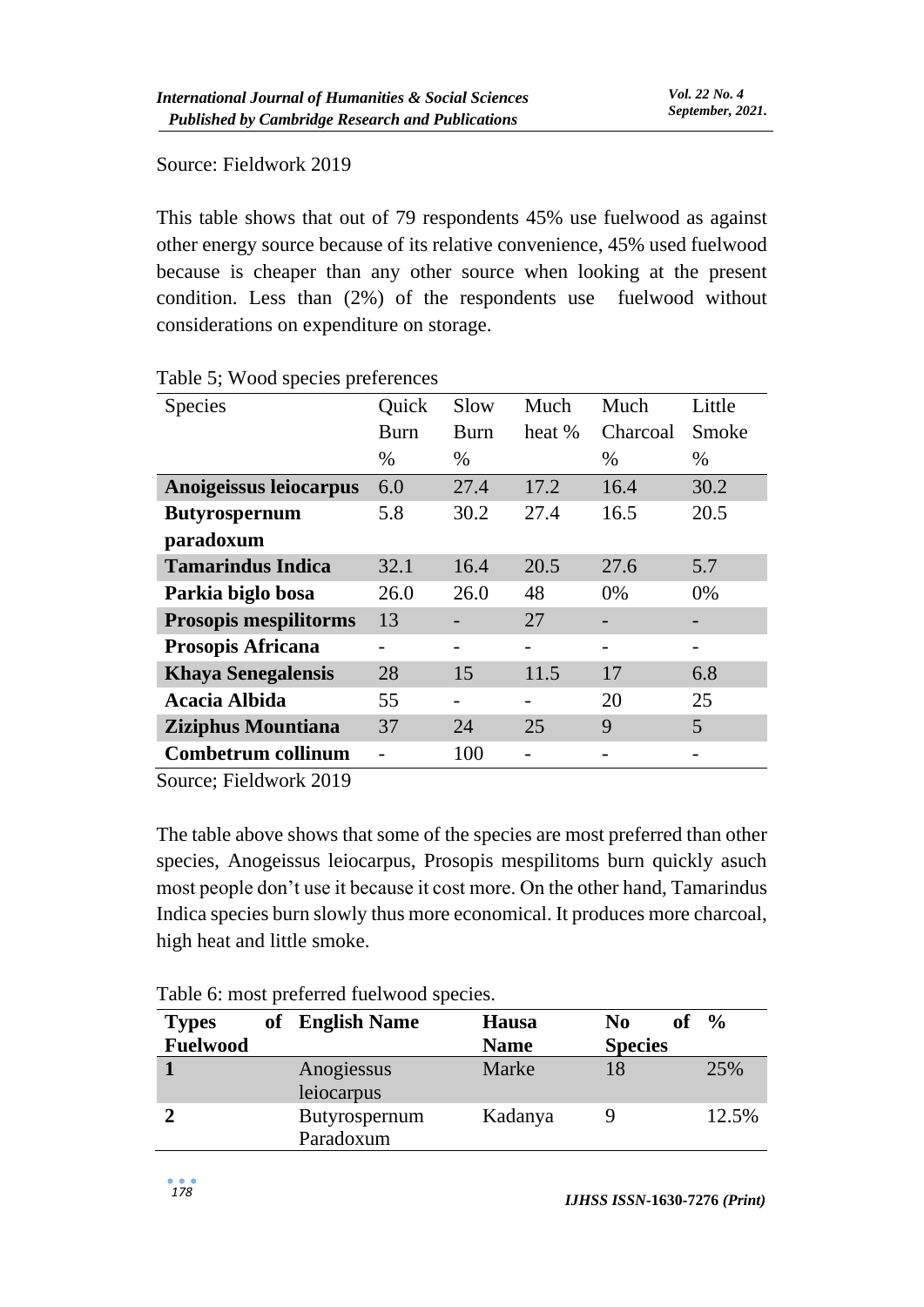| <b>International Journal of Humanities &amp; Social Sciences</b><br><b>Published by Cambridge Research and Publications</b> | Vol. 22 No. 4<br>September, 2021. |                         |        |       |
|-----------------------------------------------------------------------------------------------------------------------------|-----------------------------------|-------------------------|--------|-------|
| 3                                                                                                                           | <b>Tamarindus Indica</b>          |                         |        | 8.3%  |
| 4                                                                                                                           | Pakia Biglo bosa                  | <b>Tsamiy</b><br>Dorawa | 6<br>6 | 8.3%  |
| 5                                                                                                                           | Diospyros<br>Mespiliformis        | Kanya                   |        | 6.9%  |
| 6                                                                                                                           | Prosopis Africana                 | Kirya                   | 8      | 11.1% |
| 7                                                                                                                           | Khaya Senegalensis                | Madachi                 |        | 5.5%  |
| 8                                                                                                                           | Acasia Albida                     | Gawo                    | 9      | 12.5% |
| 9                                                                                                                           | Zizaphus Mountiana                | Magarya                 | 2      | 2.5%  |
| 10                                                                                                                          | Mountain<br>combetrum<br>Collinum | Kanntankara             |        |       |

Source Fieldwork 2019

Most households prefer Anogeissus leiocarpus (Marke), butyrospenum paradoxus (Kadanya) and Diospyros Mespilitorms (Kanya) while some households prefer Prosopis Africana (Kirya) and Khaya Senegalensis (Madaci) and Acacia Albida (Gawo), Zizaphus Mountiana (Magarya) and Compretam Coleinum (Kantakara) is not prefer by commercial households.

Table 7: Fuelwood usage and income relations.

| Income                        | Number of Households | Percentage |
|-------------------------------|----------------------|------------|
| <b>Annual income earners</b>  |                      | 5.6        |
| <b>Monthly income earners</b> | 20                   | 21.6       |
| Daily income earners          | 54                   | 61.6       |
| Others in the categories      | 10                   | 11.3       |
| <b>Total</b>                  | 89                   | 100\%      |

Source: Fieldwork 2019

Most households who use fuelwood as a source of domestic energy are daily income earners (61%), followed by monthly income earners (11%), then annual income earners and less than 12% were others in the categories.

| Tuble 0. Daily fuerwood expenditure |                     |            |
|-------------------------------------|---------------------|------------|
| Prices $(N)$                        | Number of Household | Percentage |
| $100 - 200$                         | 19                  | 21.34      |
| $201 - 300$                         | 14                  | 15.73      |
| $301 - 400$                         | 10                  | 11.23      |
| $401 - 500$                         | 13                  | 14.60      |
| $501 - 600$                         |                     | 10.11      |

Table 8: Daily fuelwood expenditure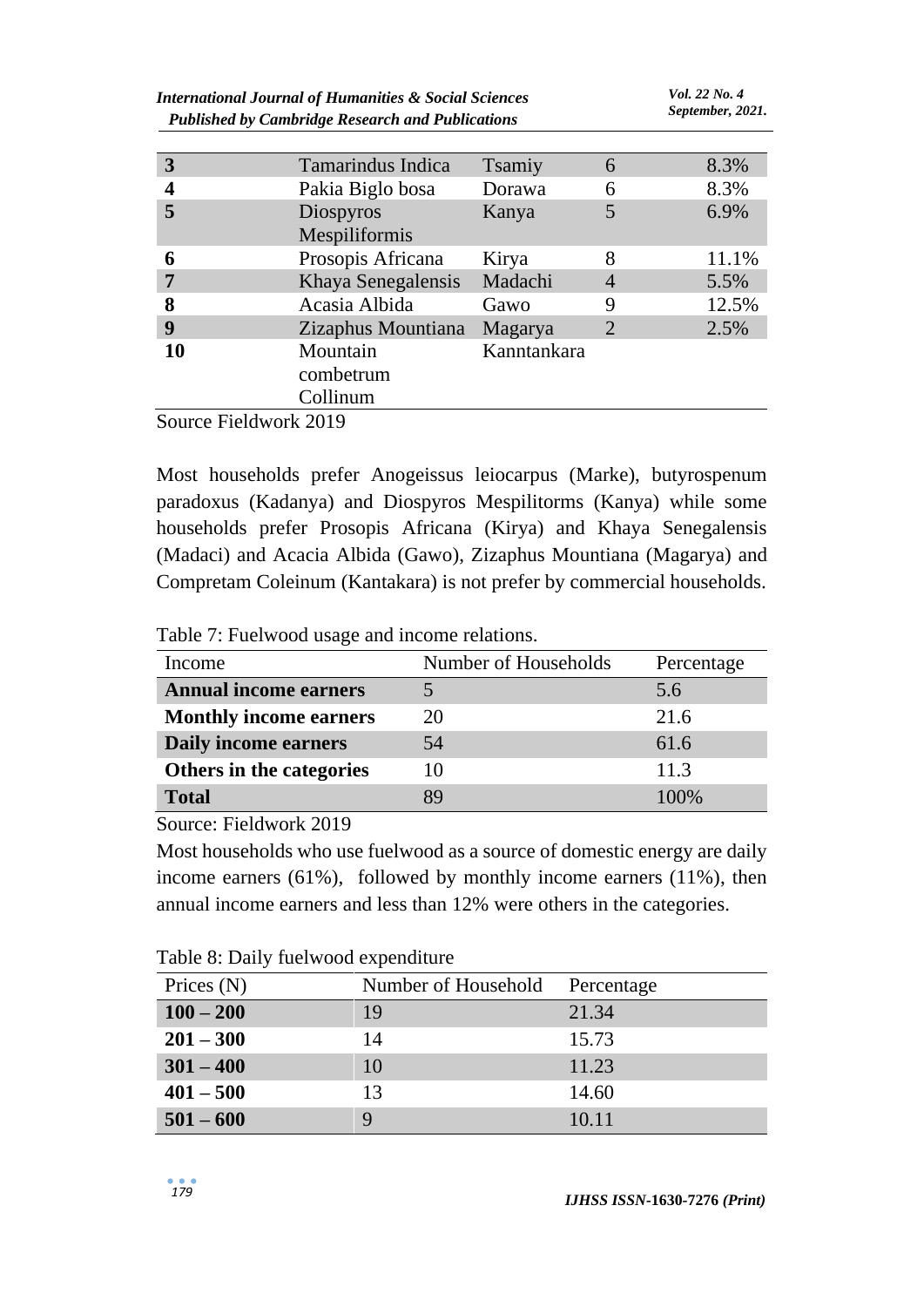| $601 - 700$    |    | 7.86 |
|----------------|----|------|
| $701 - 800$    | n  | 6.74 |
| $801 - 900$    | 5. | 5.61 |
| $901 - 1000$   | 3  | 3.17 |
| $1000 - above$ |    | 2.24 |

Source: Fieldwork 2019

The table shows that less privileged households used the most of fuelwood, high-income earners also rely to some extent on fuelwood. Households consumers in the study area consumed an average of four bundles of firewood per day and about 51% of them spend N100 to N600 daily on fuelwood while the remaining 41% spend N601 to N700 per day and above.

Table 9: Curtailing dependence on fuelwood

| Respondents                           | Number of Households | Percentage |
|---------------------------------------|----------------------|------------|
| <b>Alternative energy supply</b>      | 30                   | 35         |
| <b>Reduction in price of Kerosene</b> | 27                   | 32         |
| <b>Constant supply of electricity</b> | 13                   | 15         |
| <b>Non</b>                            |                      |            |
| Others                                |                      |            |

Source: Fieldwork 2019

Respondents prefer ways to minimize over dependence on fuelwood, about (35%) said only the supply of alternative energy source could change the trends. 32% of the respondents placed emphasis on pricing, that is price of other alternative energy source like kerosene and gas to be cheaper and affordable to final consumers. The third (15%) are those who were not specific.

# **CONCLUSION**

The consumption of fuelwood varies from one household to another depending on the income level and relative shortage of other alternative energy source eg Kerosene because of its low price compared to gas. It is used by some low and middle-income earners while the high income earner use alternative fuels like electricity and gas. The price of fuelwood has continue to soar over the years, an indication that demand is far above supply. Increase in the prices of other fuels like kerosene, petrol and diesel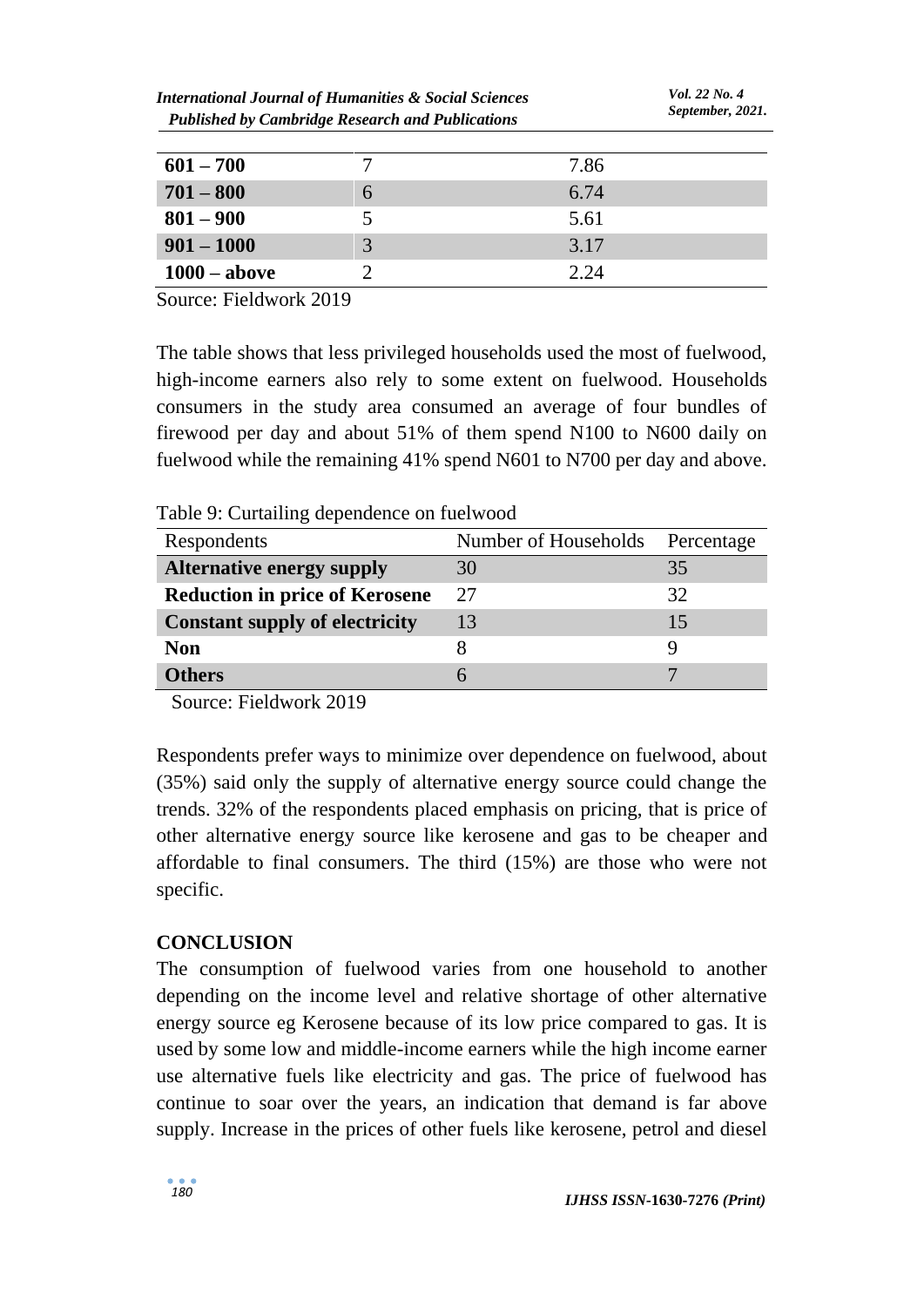creates difficulties in transporting from the source area, and therefore limiting supply.

Most people use fuelwood because certain traditional dishes cannot be easily prepared without it.

Those not making use of fuelwood said it is because of its bulky nature and takes times to cook especially during the wet season, some said it produces smokes which is difficult to be washed from cooking pots and also affect their health, earlier in this work it was pointed out that supply of fuelwood is not in any way keeping phase with rapid growth of population in the study area, and not only metropolitan Bauchi, but in other urban and rural areas of developing world. Population is rapidly increasing with high rate and shortage of alternative source of energy.

This incessant shortage of this fuel may pose danger to the people. This was associated with the fact that only small percentages of households can afford to use other sources of energy in their domestic cooking, despite of the fact the overwhelming majority of the respondents are willing to change to an alternative source of energy. The cheapness of fuewood and its availability makes it popular.

#### Recommendation

Ways at curtailing excessive use of fuelwood were recommended

- (1) Availability of alternative energy at cheaper rates.
- (2) Education on hazards of pollution.
- (3) There should be stricter punishments for offenders of related laws
- (4) The policy of "cut one plant ten" should be encouraged.
- (5) There should be a comprehensive inventory of Trees on high demand for control purpose'

#### **Reference**

- Cline-cole, R.A, (1985), inequality and domestric energy in Kano (Nigeria) paper presented at the common wealth geographical bureau work shop on special inequality in the developing world, Kano.
- Falola J.A, Cline-Cole, R, Main H.A.C, Morti mor M, Nichol, J.E Patrick and O. Reilly, F.D (184) fuel wood in contemporary Kano. Paper presented at  $27<sup>th</sup>$  annual conference of the Nigeria Geographical Association, Nsukka.
- Falola e-al (1988) wood fuel in Kano, Nigeira. The urban-rural conflict 1988 network paper 7b.
- Mortimore, M.J and Wilson (1969) Land and people in the Kano close settled Zone Occasional No. 1 Dept. of Geo. A.U.B Zaria.